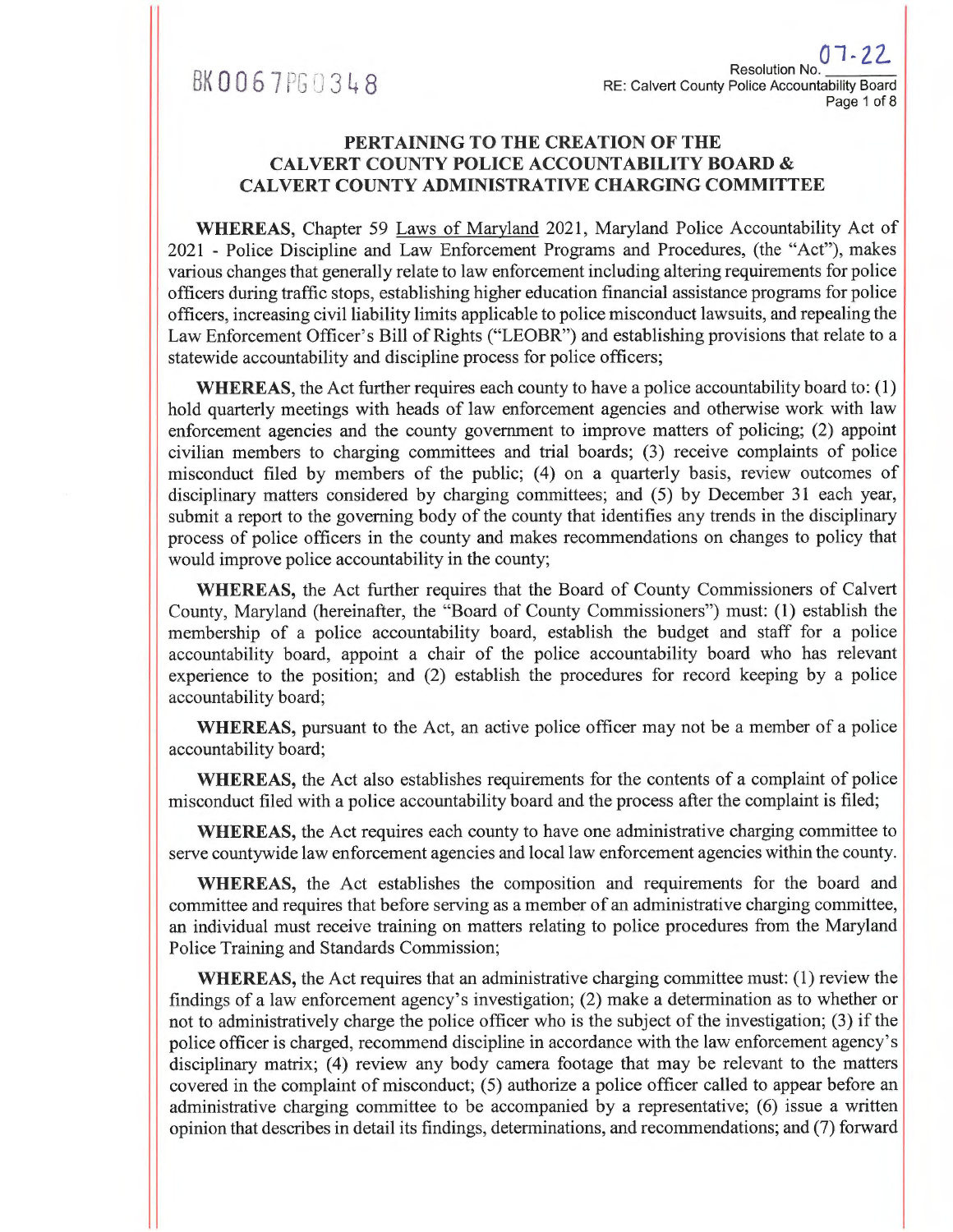the written opinion to the chief of the law enforcement agency, the police officer, and the complainant;

**WHEREAS,** the Act establishes that, in executing its duties, an administrative charging committee may: (1) request information or action from the law enforcement agency; (2) if the police officer is not administratively charged, make a determination that the allegations against the police officer are unfounded, or the police officer is exonerated; and (3) record, in writing, any failure of supervision that caused or contributed to a police officer's misconduct; and

**WHEREAS,** the Board of County Commissioners desire to conform to the requirements of the Act, which becomes effective July 1, 2022.

**NOW, THEREFORE, BE IT RESOLVED** by the Board of County Commissioners that there shall be a Calvert County Police Accountability Board ("CCPAB") and a Calvert County Administrative Charging Committee ("CCACC") in accordance with the following:

- **I. Definitions.** 
	- A. Federal Law Enforcement Agency: A federal law enforcement agency is an organizational unit, or subunit, of the federal government with the principle functions of prevention, detection, and investigation of crime and the apprehension of alleged offenders. Examples of federal law enforcement agencies include: the U.S. Customs and Border Protection; Federal Bureau of Investigation ("FBI"); the Secret Service; and the Bureau of Alcohol, Tobacco, Firearms and Explosives ("ATF").
	- B. Law Enforcement Agency ("LEA"): A Law Enforcement Agency ("LEA") is a Federal Law Enforcement Agency or a Maryland Law Enforcement Agency.
	- C. Maryland Law Enforcement Agency: A Maryland law enforcement agency is an organizational unit, or subunit, of the State government, or its counties or municipalities, with the principle functions of prevention, detection, and investigation of crime, and the apprehension of alleged offenders. Examples of Maryland law enforcement agencies include: Maryland State Police; Maryland Department of Public Safety and Correctional Services; Maryland Police and Correctional Training Commissions; Maryland Transportation Authority Police; Maryland Department of General Services Police; Maryland Department of Natural Resources Police; Maryland State Fire Marshal; Maryland Transit Administration Police; Maryland Office of the Comptroller, Field Enforcement Unit; city or county police force; a County Sheriff, or deputy, regardless whether merit or contract, with the principle functions of training/certification, prevention.
	- D. Police Officer: Police officer shall have the same meaning as defined at Md. Ann. Code, *Public Safety Art.*, §3-201, as amended hereafter from time to time.

#### **II. Police Accountability Board.**

- A. There shall be a Calvert County Police Accountability Board ("CCPAB") to serve the citizens of Calvert County, countywide law enforcement agencies, and local law enforcement agencies within Calvert County.
- B. The CCPAB shall:
	- 1. Hold quarterly meetings, not less than quarterly, with heads of law enforcement agencies and otherwise work with law enforcement agencies and the county government to improve matters of policing;
	- 2. Appoint civilian members to charging committees and trial boards;
	- 3. Receive complaints of police misconduct filed by members of the public;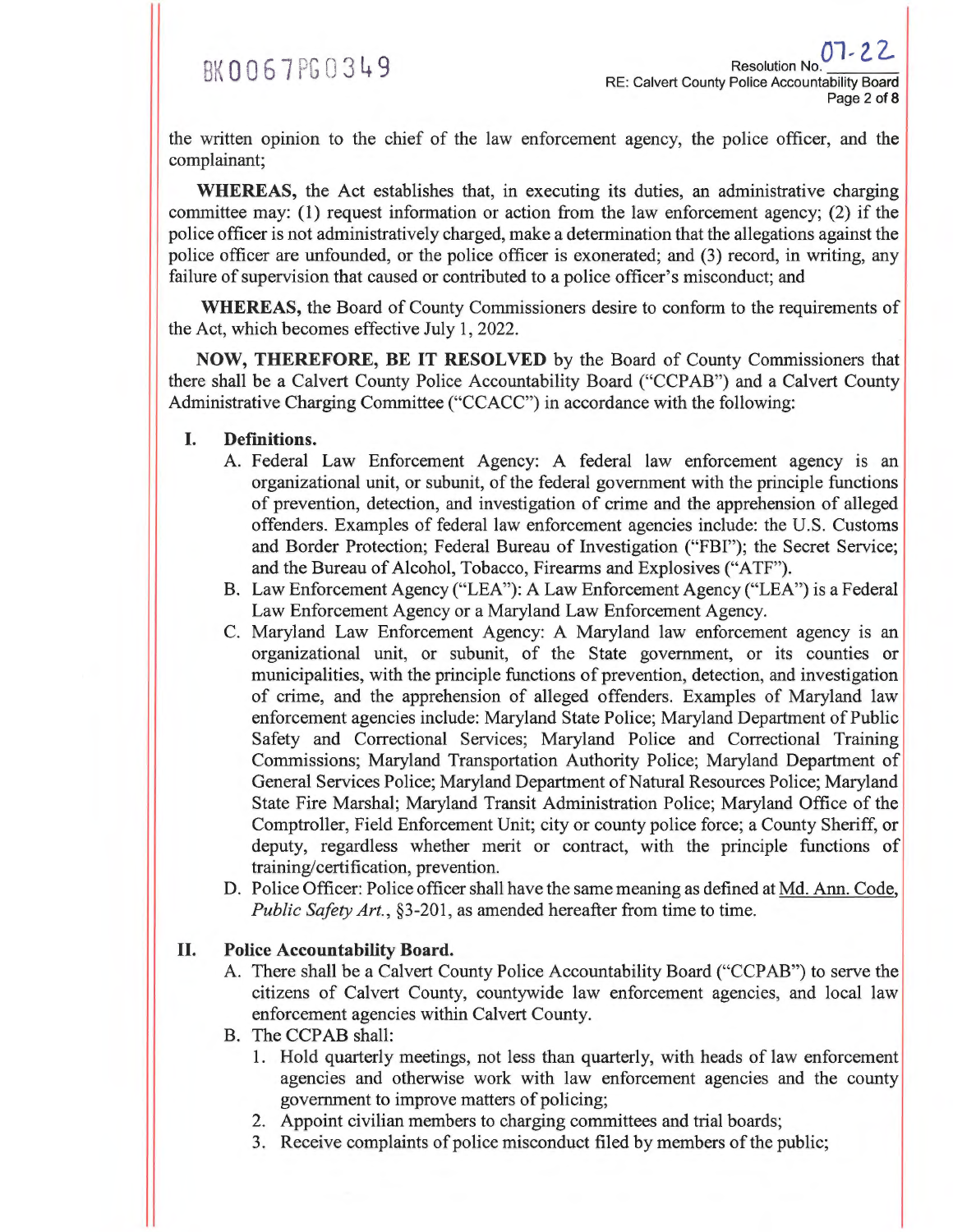Resolution No.<br>RE: Calvert County Police Account RE: Calvert County Police Accountability Board Page 3 of 8

- 4. On a quarterly basis, review outcomes of disciplinary matters considered by charging committees;
- 5. Work with LEAs and the Board of County Commissioners to:
	- a. Improve matters of policing by receiving complaints of police misconduct filed by the public; and
	- b. By December 31 each year, or such other time as the Board of County Commissioners designates, submit a report to the governing body of the county that identifies any trends in the disciplinary process of police officers in Calvert County and makes recommendations on changes to policy that would improve police accountability in Calvert County.

#### **III. Administrative Charging Committee.**

- A. There shall be a Calvert County Administrative Charging Committee ("CCACC") to serve countywide law enforcement agencies and local law enforcement agencies within Calvert County.
- B. The CCACC shall:
	- a. Meet not less than once per month, and additionally as needed;
	- b. Adopt rules of procedure and conduct for hearings that provide procedural and substantive due process, which may be amended from time to time as a majority of the CCACC may deem necessary and appropriate;
	- c. Review the findings of a LEA's investigation conducted and forwarded to the CCACC in accordance with State law;
	- d. Make a determination that the police officer who is subject to investigation shall be:
		- 1) Administratively charged; or
		- 2) Not administratively charged;
	- e. If the police officer is charged, recommend discipline in accordance with the LEA's disciplinary matrix established in accordance with Md. Ann. Code, *Public Safety Art., §* 3-106 and § 3-105;
	- f. Review any body camera footage that may be relevant to the matters covered in the complaint of misconduct;
	- g. Authorize a police officer called to appear before an administrative charging committee to be accompanied by a representative;
	- h. Issue a written opinion that describes in detail its findings, determinations, and recommendations; and
	- i. Forward a written opinion to the chief of the LEA, the police officer, and the complainant.
- C. In executing its duties, the CCACC may:
	- a. Request information or action from the LEA that conducted the investigation, including requiring additional investigation and the issuance of subpoenas;
	- b. If the police officer is not administratively charged, make a determination that:
		- 1) The allegations against the police officer are unfounded; or
		- 2) The police officer is exonerated; and
	- c. Record, in writing, any failure of supervision that caused or contributed to a police officer's misconduct.

#### **IV. Membership.**

A. To the extent practicable, the membership of the CCPAB and CCACC shall reflect the racial, gender, and cultural diversity of Calvert County.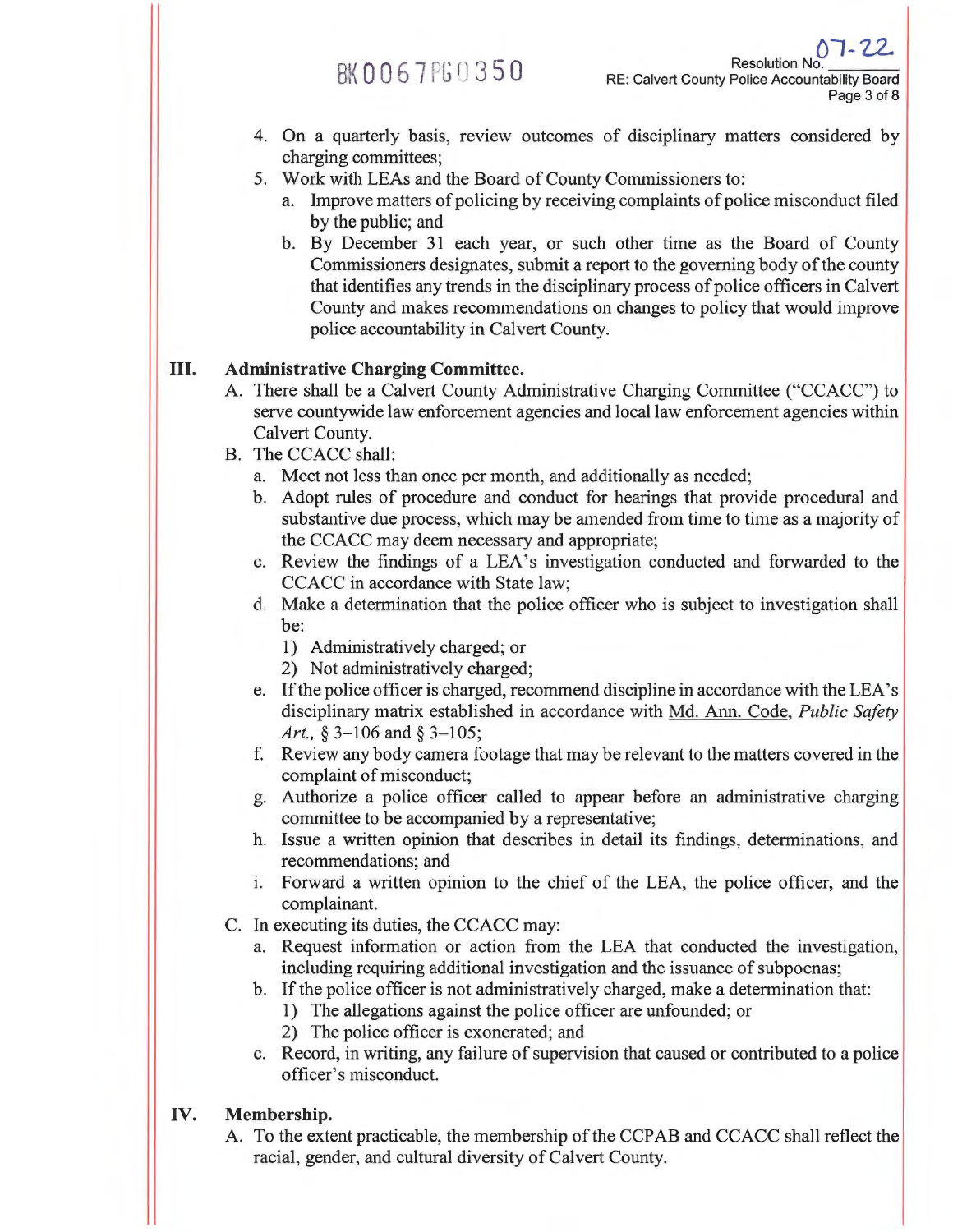BK 006-7FG 0351

- B. No active police officer, nor their immediate family member, nor any person that, themselves or immediate family member, fully retired from law enforcement less than five (5) years prior to the date of appointment, may be a member of the CCPAB or CCACC.
- C. Member(s) shall hold their position until their successor(s) are selected and qualified.
- D. All members of the CCPAB and CCACC are subject to the applicable provisions of the Calvert County Code of Ethics, Ch. 41 of the Laws of Calvert County, Maryland, as amended hereafter from time to time.
- E. All members of the CCPAB and CCACC shall be adults not having been or be convicted, in a federal or State court of record, of a crime punishable by imprisonment exceeding 1 year and received a sentence of imprisonment for more than 1 year, unless pardoned.
- F. No Member of the CCPAB and CCACC shall have a charge pending, in a federal or State court of record, for a crime punishable by imprisonment exceeding 1 year.
- G. All members of the CCPAB AND CCACC must be able to comprehend spoken English and speak English, comprehend written English, read English, and write English proficiently enough to complete a standard form application for appointment satisfactorily.<sup>1</sup>
- H. Members of the CCPAB and CCACC shall maintain confidentiality relating to all matters before the respective Board and Committee.
- I. Members of the CCPAB and CCACC shall comply with the Maryland Open Meetings Act, Md. Ann. Code, *General Provisions Art.,* §3-101, *et seq.,* as amended hereafter from time to time.
- J. With regard to the CCPAB:
	- 1. The CCPAB shall be composed of nine (9) members selected by the Board of County Commissioners of Calvert County, including a Chairperson appointed by the Board of County Commissioners;
	- 2. Except as initially staggered, Members shall serve a term of three (3) years and shall not be eligible for reappointment after a total of six (6) years of service on the CCPAB.
	- 3. Initial terms of members shall be staggered as follows:
		- a. Three (3) members shall serve an initial term of three (3) years;
		- b. Three (3) members shall serve an initial term of two (2) years; and
		- c. The remaining three (3) members shall serve an initial term of one (1) year.
	- 4. The Chairperson of the CCPAB shall have experience relevant to the position.
	- 5. To the extent practicable, Members of the CCPAB shall reflect the racial, gender, and cultural diversity of Calvert County and include, with not less than two (2) members from each County Commissioner District:
		- a. Two (2) members shall be retired, sworn law enforcement officers who retired in good standing at least five (5) years prior to appointment on the CCPAB, with sufficient time and responsibility of service in a Maryland Law Enforcement Agency or Federal Law Enforcement Agency to adequately represent a law enforcement perspective;

Reasonable accommodation shall be made for qualifying applicants in accordance with the requirements of the Americans with Disability Act, 42 U.S.C. § 12101, *et seq.,* as amended, and its implementing regulations.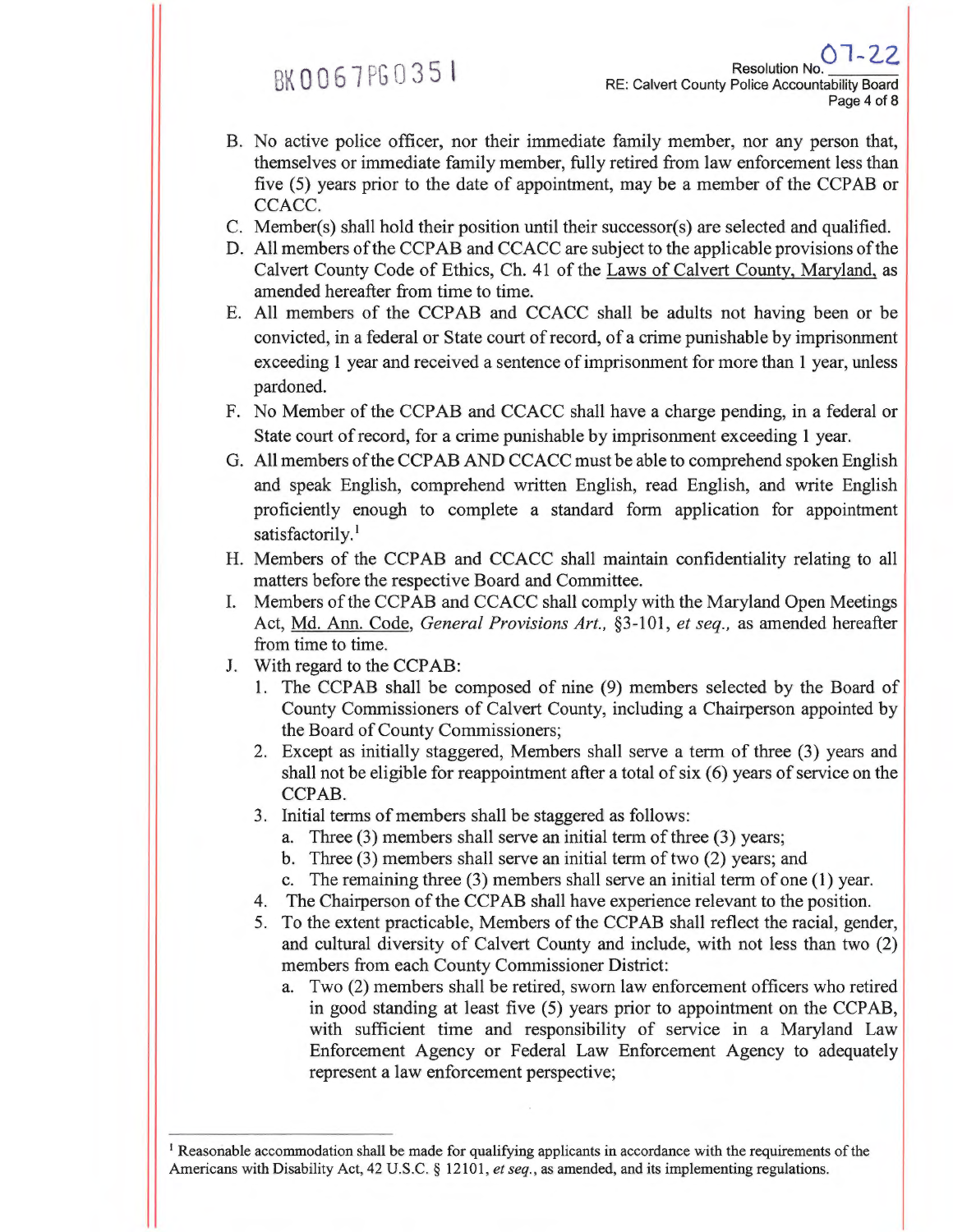### BK0067 PG0352

- b. Not less than three (3) members shall be from minority populations within Calvert County; and
- c. One Member should be a mental health practitioner.
- K. With regard to the CCACC:
	- 1. The CCACC shall be composed of five (5) members.
	- 2. The Chairperson of the CCPAB, or a member of the CCPAB designated by the Chairperson of the CCPAB, shall serve as a Member of the CCACC.
	- 3. The Board of County Commissioners of Calvert County shall appoint two (2) Calvert County civilians as members of the CCACC.
	- 4. The CCPAB shall appoint two (2) Calvert County civilians to the CCACC by majority vote.
	- 5. The Members of the CCACC shall elect a Chairperson annually from among its members by majority vote each first meeting occurring on or after July **1.**
	- 6. The Chairperson of the CCACC shall serve no more than two (2) consecutive terms as the Chairperson.
	- 7. Members shall serve a term of three (3) years and shall not be eligible for reappointment after a total of six (6) years of service on the CCACC.
	- 8. Before serving as the CCACC, every member shall receive training on matters relating to police procedures from the Maryland Police Training and Standards Commission.

#### **V. Resignation and Removal.**

- A. Any member of the CCPAB or CCACC may resign at any time by providing written notice to the Board of County Commissioners.
- B. In addition to the grounds set forth above, a member of the CCPAB or CCACC appointed by the County Commissioners may be removed in accordance with the following provisions:
	- 1. The Board of County Commissioners retains the authority to remove any member when the member no longer meets any of the criteria at IV.E-G, violates the Calvert County Code of Ethics, fails to maintain confidentiality, or upon the recommendation of a majority vote of the CCPAB, when, in its discretion, the best interest of the community or Commission would not be served by continued membership.
	- 2. The Chairperson shall notify the Board of County Commissioners if a member of the CCPAB or of the CCACC misses three (3) scheduled meetings in any twelve (12) month period without an excused absence. The Board of County Commissioners shall remove and replace such member.

#### **VI. Meetings and Reporting.**

- A. The CCPAB shall meet no less than quarterly with heads of LEAs operating in Calvert County to:
	- a. Discuss improvements that can be made to policing;
	- b. Appoint civilian members to charging committees and trial boards;
	- c. Receive complaints of police misconduct from the public; and
	- d. On a quarterly basis, review outcomes of disciplinary matters considered by charging committees.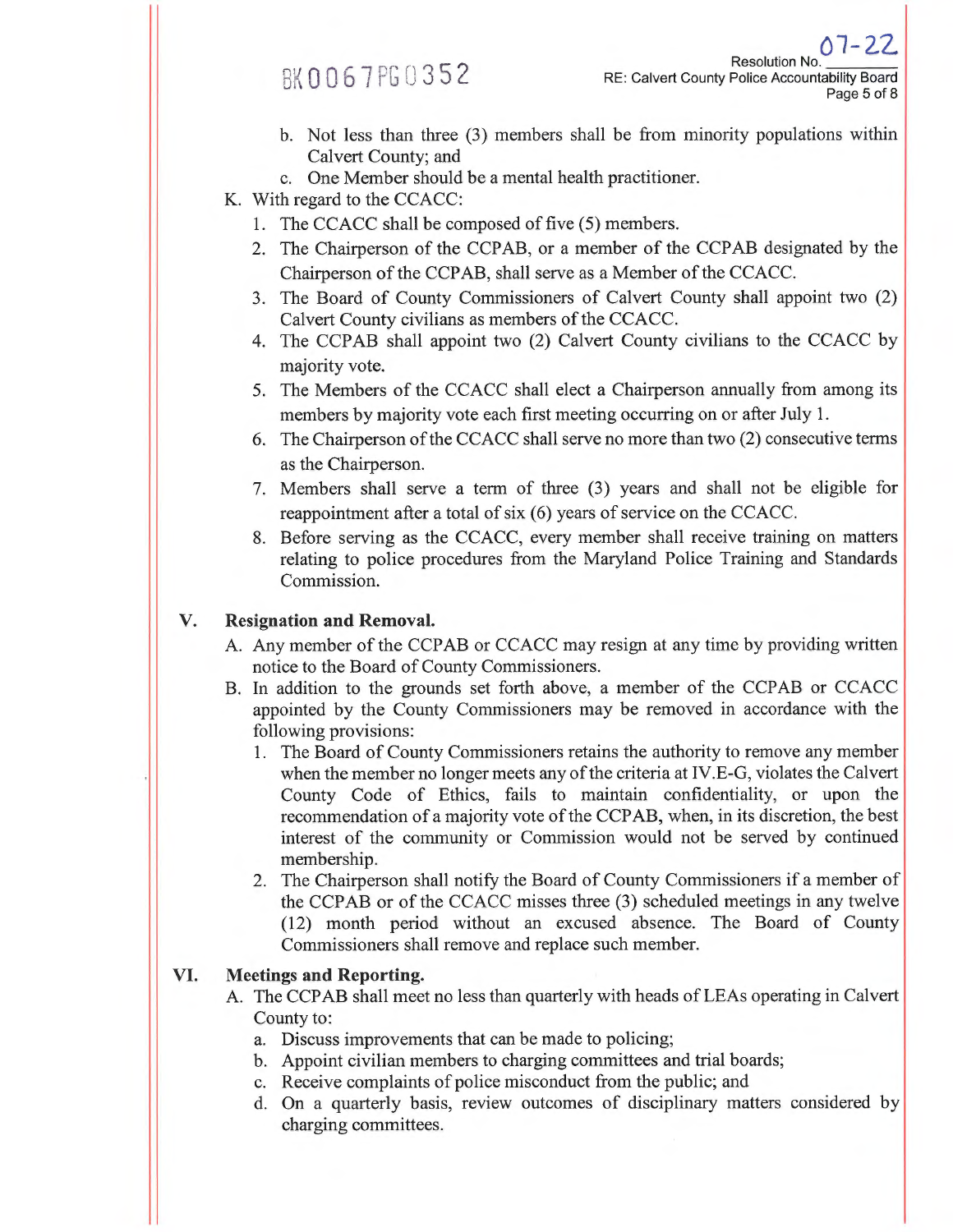## BK0067PG0353

- B. Each complaint of misconduct received by the CCPAB shall be forwarded within three (3) days of receipt by the CCPAB to the appropriate LEA. If no meeting of the CCPAB is scheduled within that timeframe, the Chairperson of the CCPAB shall ensure that such complaint is forwarded, and report the transfer of such report to the CCPAB at its next meeting.
- C. The CCPAB and the CCACC may meet in special meetings at the call of the Chair, or the Vice-Chair in the absence of the Chair, or at the request of two-thirds of the members.
- D. Matters considered at a Special Meeting are limited to the purpose and agenda contained in the notice of the meeting.
- E. Adequate notice of all Special Meetings will be provided to all Board or Commission members.
- F. Notice of all meetings of the CCPAB and the CCACC shall be in accordance with the Maryland Open Meetings Act.
- G. All meetings are open to the public, except that the CCPAB and the CCACC may meet in closed session or adjourn an open session to meet in a closed session in accordance with the Maryland Annotated Code, *General Provisions Article, §* 3-305, as amended hereafter from time to time.
- H. Any meeting of the CCPAB may be conducted by telephone or video conference call provided that CCPAB members and the public are given at least three-day notice prior to the meeting and a full duplex telephone system is used with provision for a location where the public who may wish to observe the meeting may listen to the entirety of the meeting as it is occurring.

#### **VII. Budget**

- A. The Board of County Commissioners shall approve a budget for the CCPAB that shall include:
	- a. An Annual Appropriation for studies and contracted services relevant to the mission of the CCPAB supported by grant assistance from GOCCP; and
	- b. A Quarterly stipend for members in such amount as the Board of County Commissioners may deem appropriate.
- B. The Board of County Commissioners shall approve a budget for the CCACC that shall include:
	- a. An Annual Appropriation for studies and contracted services relevant to the mission of the CCACC supported by grant assistance from GOCCP; and
	- b. A stipend for members per meeting with a per annum maximum amount per member as the Board of County Commissioners may deem appropriate.

#### **VIII. Ethics, Rules, Record Keeping, and Support**

#### A. Ethics.

- 1. CCPAB members shall abide by and fully comply with the Calvert County Code of Ethics, Ch. 41 of the Laws of Calvert County, Maryland, as amended from time to time.
- 2. No member of the CCPAB or CCACC shall cast a vote on any matter where a conflict of interest exists.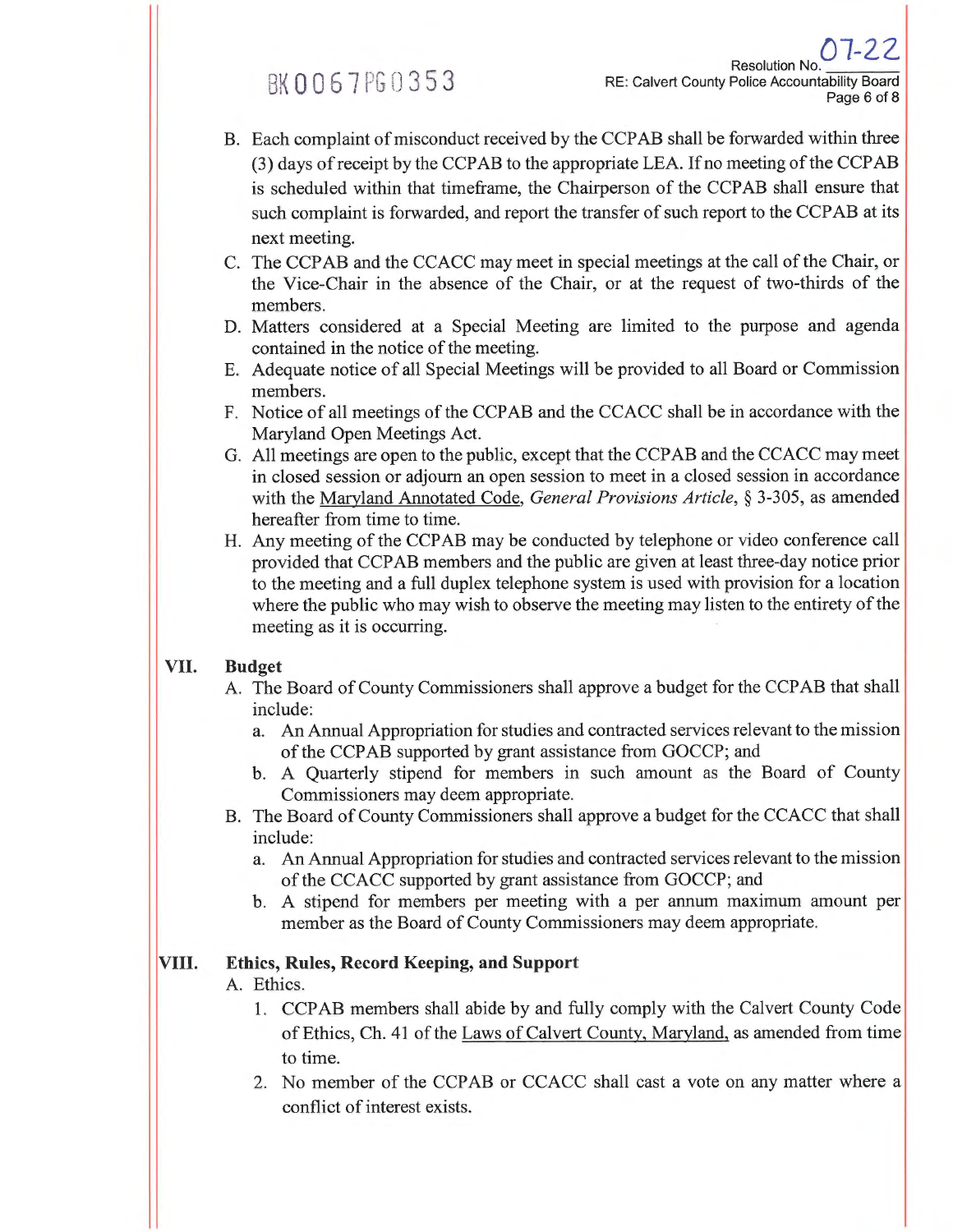### BK0067PG0354

Resolution No. RE: Calvert County Police Accountability Board Page 7 of 8

- 3. In any instance where the determination of a conflict of interest is uncertain, the Board or Commission may request a determination of conflict of interest from the Calvert County Ethics Commission, which shall not be unreasonably delayed.
- B. Rules.
	- 1. A quorum shall consist of a majority of the voting members.
	- 2. Notwithstanding any rules of procedure and conduct for hearings that provide procedural and substantive due process adopted by the CCACC, all meetings shall be conducted in accordance with *Roberts Rules of Order Newly Revised,* unless they are inconsistent with the approved Rules or this Resolution.
	- 3. There shall be one vote per member of each of the CCPAB and the CCACC; any members serving both the Board and the Commission shall have one vote in each body. The Chair is entitled to vote on any item unless precluded by operation of the Calvert County Code of Ethics.
	- 4. A tie vote for and against a motion means that a motion fails.
- C. Record Keeping.
	- 1. The Custodian of all records, of any form, including, without limitation, paper, media, and electronic, of the CCPAB shall be the Chairperson of the CCPAB, with:
		- a. Records pertaining to any administrative investigation being deposited and secured by the office of the County Attorney; and
		- b. Records pertaining to any criminal investigation being deposited and secured by the office of the State's Attorney.
	- 2. The Custodian of all records, of any form, including, without limitation, paper, media, and electronic, of the CCACC shall be the Chairperson of the CCACC, with:
		- a. Records pertaining to any administrative investigation being deposited and secured by the office of the County Attorney; and
		- b. Records pertaining to any criminal investigation being deposited and secured by the office of the State's Attorney.
- D. Support.
	- 1. The Calvert County Department of Human Resources shall provide support personnel as may be required by the CCPAB and CCACC.
	- 2. The Office of the County Attorney shall provide legal support to the CCPAB.
	- 3. The Board of County Commissioners shall provide such meeting space, supplies, equipment and support, including, without limitation, technology support and secure storage, as may be required by the CCPAB and CCACC to perform their respective duties.

**BE IT FURTHER RESOLVED** by the Board of County Commissioners of Calvert County, Maryland that, in the event any portion of this Resolution is found to be unconstitutional, illegal, null or void, it is the intent of the Board of County Commissioners to sever only the invalid portion or provision, and that the remainder of the Resolution shall be enforceable and valid.

**BE IT FURTHER RESOLVED** by the Board of County Commissioners of Calvert County, Maryland that the foregoing recitals are adopted as if fully rewritten herein.

**BE IT FURTHER RESOLVED** by the Board of County Commissioners of Calvert County, Maryland that this Resolution shall be effective upon recordation without publication of a fair summary, but not sooner than July 1, 2022.

**DONE**, this 15<sup>th</sup> day of February, 2022 by the Board of County Commissioners of Calvert County, Maryland.